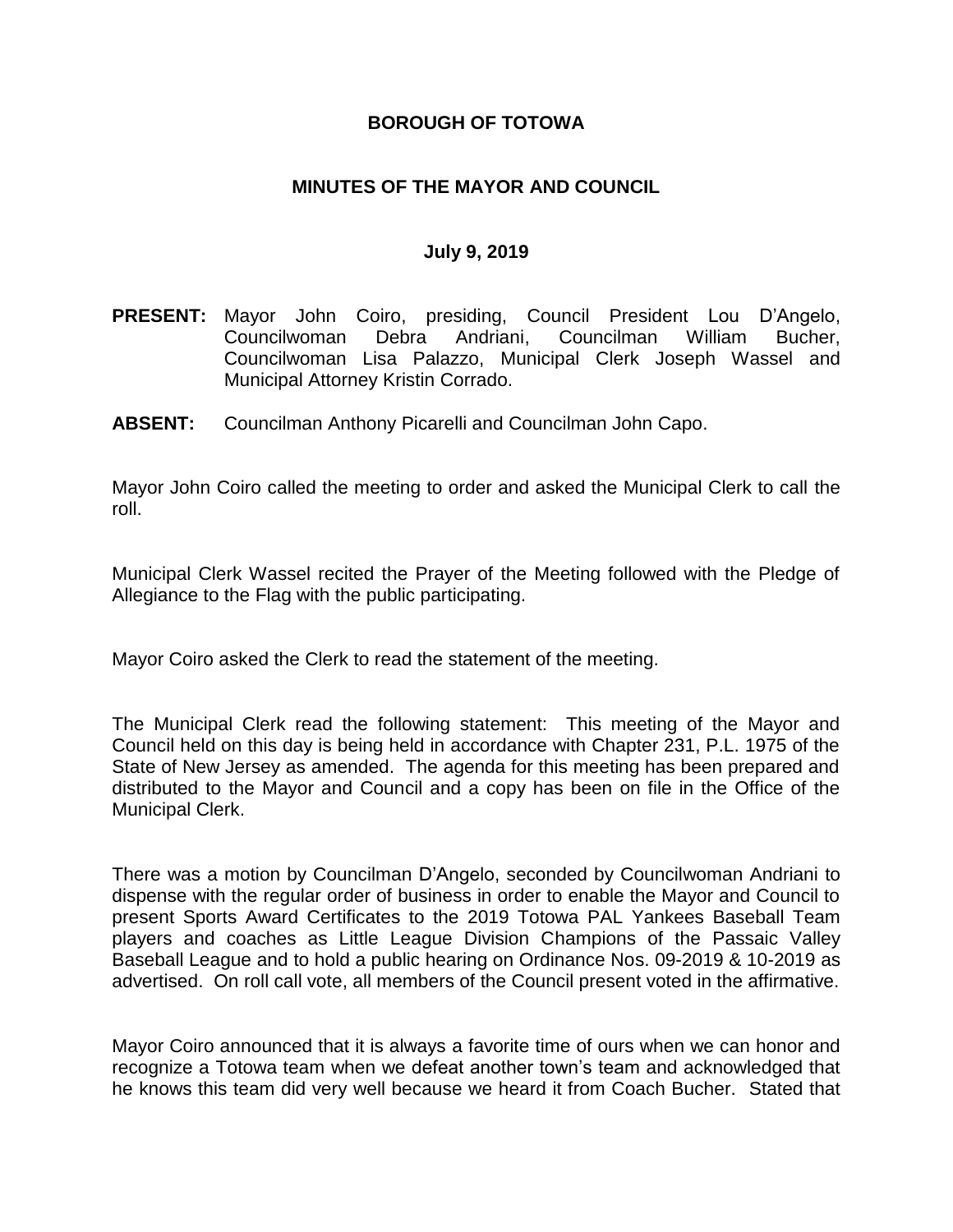we especially like to celebrate our youth sports teams because we know the hard work and dedication that it takes and that the children have to unplug for a while and get outside and get exercise and learn about teamwork. Thanked them for representing Totowa so well and congratulated them all.

Mayor Coiro started by calling up Head Coach Nicole Melissant, then Coaches Len Melissant, Bill Bucher, Mark Monteyne and Dan Palazzo and presented each with a Sports Award Certificate. Asked Nicole to give a synopsis of their season, who deferred to her father Len who gave the overview of their season and said they had good leadership with a total team effort. Mayor Coiro concluded by calling up each player and presenting them with a Sports Award Certificate.

Mayor Coiro announced that we would take a short recess. Pictures were taken.

Municipal Clerk Wassel announced that Ordinance Nos. 09-2019 & 10-2019 have been advertised for public hearing for Tuesday, July 9, 2019.

Municipal Clerk Wassel read the legal notice and the title of Ordinance No. 09-2019.

There was a motion by Councilman D'Angelo, seconded by Councilwoman Andriani to open the public hearing. On roll call vote, all members of the Council present voted in the affirmative.

Mayor Coiro asked if any citizens wished to be heard on Ordinance No. 09-2019.

CITIZENS HEARD:

There were no citizens who wished to be heard.

There was a motion by Councilman D'Angelo, seconded by Councilwoman Andriani to close the public hearing. On roll call vote, all members of the Council present voted in the affirmative.

Municipal Clerk Wassel read Ordinance No. 09-2019 by title:

Minutes 07/09/2019 **Page 2**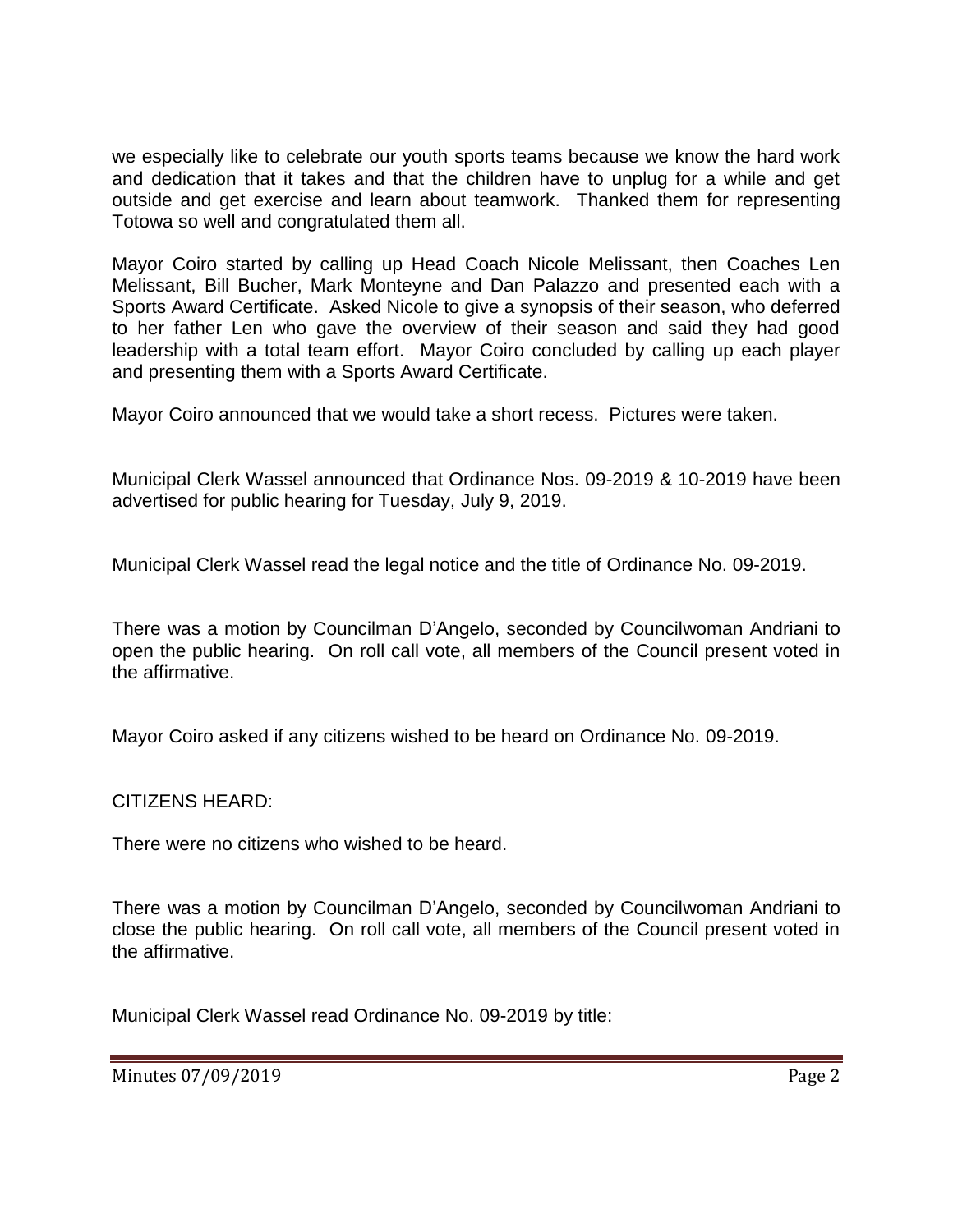### **ORDINANCE NO. 09-2019**

### **AN ORDINANCE TO AMEND THE CODE OF THE BOROUGH OF TOTOWA TO REPEAL CHAPTER 289 ENTITLED "PEDDLING AND SOLICITING"**

There was a motion by Councilman D'Angelo, seconded by Councilwoman Andriani to adopt Ordinance No. 09-2019 on second and final reading. On roll call vote, all members of the Council present voted in the affirmative.

Municipal Clerk Wassel read the legal notice and the title of Ordinance No. 10-2019.

There was a motion by Councilman D'Angelo, seconded by Councilwoman Andriani to open the public hearing. On roll call vote, all members of the Council present voted in the affirmative.

Mayor Coiro asked if any citizens wished to be heard on Ordinance No. 10-2019.

CITIZENS HEARD:

There were no citizens who wished to be heard.

There was a motion by Councilman D'Angelo, seconded by Councilwoman Andriani to close the public hearing. On roll call vote, all members of the Council present voted in the affirmative.

Municipal Clerk Wassel read Ordinance No. 10-2019 by title:

# **ORDINANCE NO. 10-2019**

### **AN ORDINANCE TO AMEND THE CODE OF THE BOROUGH OF TOTOWA CHAPTER 415 ENTITLED "ZONING AND LAND USE", PART 4, "ZONING", ARTICLE XVI, "REGULATIONS APPLICABLE TO ALL DISTRICTS", SECTION 123, "CONFORMANCE REQUIRED"**

Minutes 07/09/2019 **Page 3**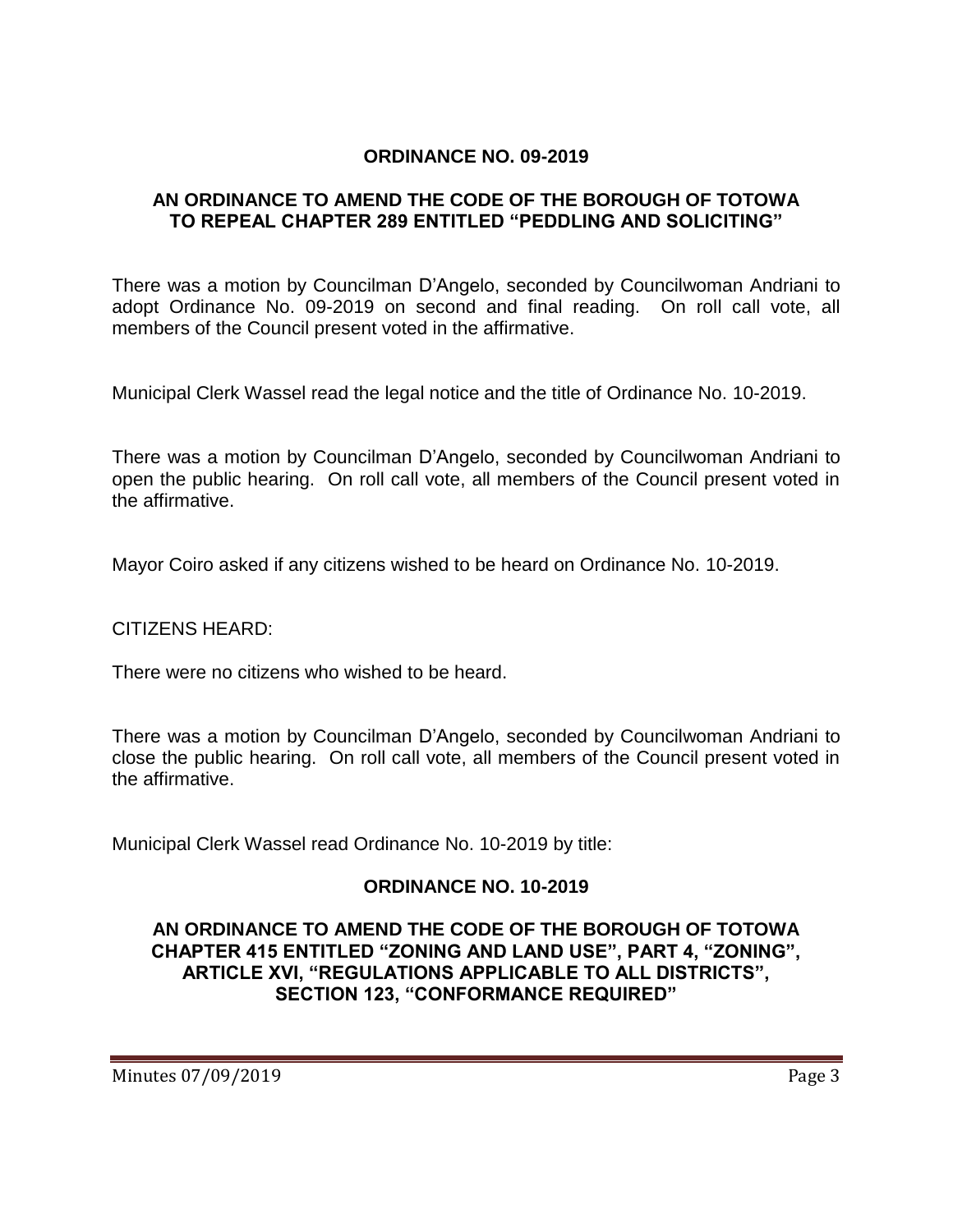There was a motion by Councilman D'Angelo, seconded by Councilwoman Andriani to adopt Ordinance No. 10-2019 on second and final reading. On roll call vote, all members of the Council present voted in the affirmative.

There was a motion by Councilman D'Angelo, seconded by Councilwoman Andriani to revert to the regular order of business. On roll call vote, all members of the Council present voted in the affirmative.

Mayor Coiro asked if any members of the Council, the Municipal Clerk or the Municipal Attorney wished to address the Council.

Councilwoman Andriani: Mentioned that tomorrow night is the second night of the concert series with The Counterfeiters performing.

# CITIZENS HEARD:

John Floridia, 460 Riverview Drive: 1) Asked how long does it take to remedy problems with his neighbors, who have poison ivy, trees/branches, grape vines, etc. growing over his walkway. Said it has been three years and it is the house to his right (if looking at his house). Mayor Coiro: Instructed Construction Code Official Allan Burghardt to go there tomorrow. 2) Said that he has a problem with his sewer line because the County Engineer messed up and his line is tied into his neighbors and when he had a back-up the town had to go into his neighbor's yard in order to clean out his line. Stated that the sewer cost him \$3,000 and said that he had a letter from former Mayor Sam Cherba and former Sewer Superintendent Ernie Paese told him he was crazy because he can't be tied into his neighbor's line. Mayor Coiro: Asked if we can check our records. Borough Attorney Corrado: Stated the she will check with the Passaic County Register of Deeds to inquire if they have any such letter on file.

Mike Mahometa, 269 Lincoln Avenue: Advised that a large pine tree on the berm at the PAL has died and asked if it can be removed and replaced.

There was a motion by Councilman D'Angelo, seconded by Councilwoman Andriani to approve the Minutes of the Mayor and Council for the meeting of June 25, 2019. On roll call vote, all members of the Council present voted in the affirmative. Councilman Bucher and Councilwoman Palazzo abstained from the voting.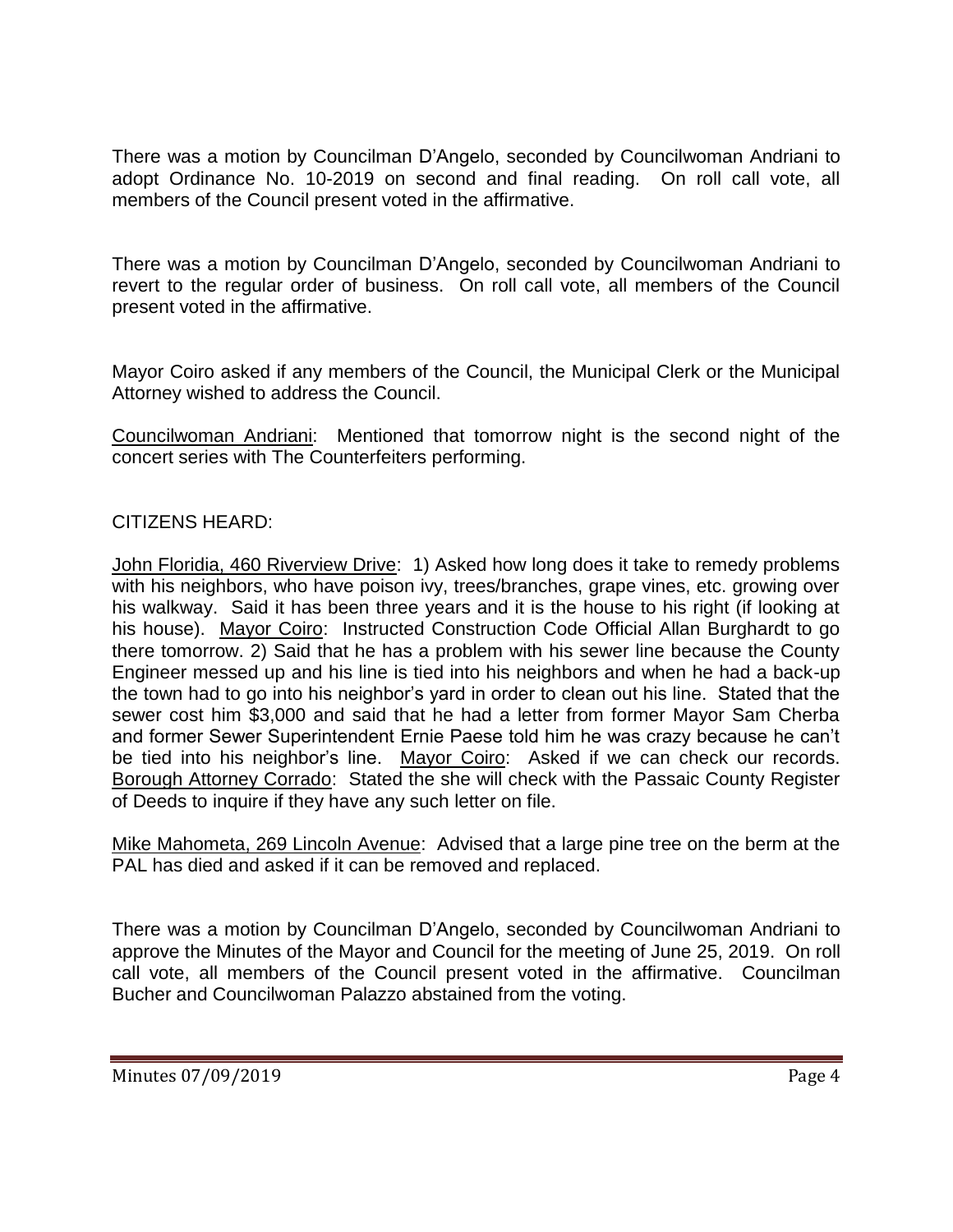COMMITTEE ON FINANCE:

There was a motion by Councilman D'Angelo, seconded by Councilwoman Andriani to approve Resolution No. 2019-15 for the payment of bills. On roll call vote, all members of the Council present voted in the affirmative.

There was a motion by Councilman D'Angelo, seconded by Councilwoman Andriani to adopt the following resolution to effectuate the redemption of Tax Sale Certificate #15- 00003 for 15 Greene Avenue, Block 82, Lot 11. On roll call vote, all members of the Council present voted in the affirmative.

# RESOLUTION

Tax Sale Certificate Number 15-00003 Block 82, Lot 11

Property: 15 Greene Avenue, Totowa, New Jersey 07512 Owner: Martha Eckel

WHEREAS, at the Municipal Tax Sale on October 22, 2015, a lien was sold on Block 82, Lot 11; and

WHEREAS, this lien known as Tax Sale Certificate Number 15-00003, was sold to U.S. Bank As Custodian BV001 Trust & Creditors for a 0% redemption fee and a premium of \$23,100; and

WHEREAS, Martha Eckel, the owner of the property, has effected redemption of Tax Sale Certificate Number 15-00003 in the amount of \$53,536.91 as of July 2, 2019.

NOW, THEREFORE, BE IT RESOLVED, that the Mayor and Council of the Borough of Totowa do hereby authorize the Treasurer to issue a check in the amount of \$53,536.91 payable to U.S. Bank As Custodian BV001 Trust & Creditors for the redemption of Tax Sale Certificate Number 15-00003.

BE IT FURTHER RESOLVED, that the Mayor and Council do hereby authorize the Treasurer to issue a check in the amount of \$23,100 (premium) to the aforementioned Lien Holder.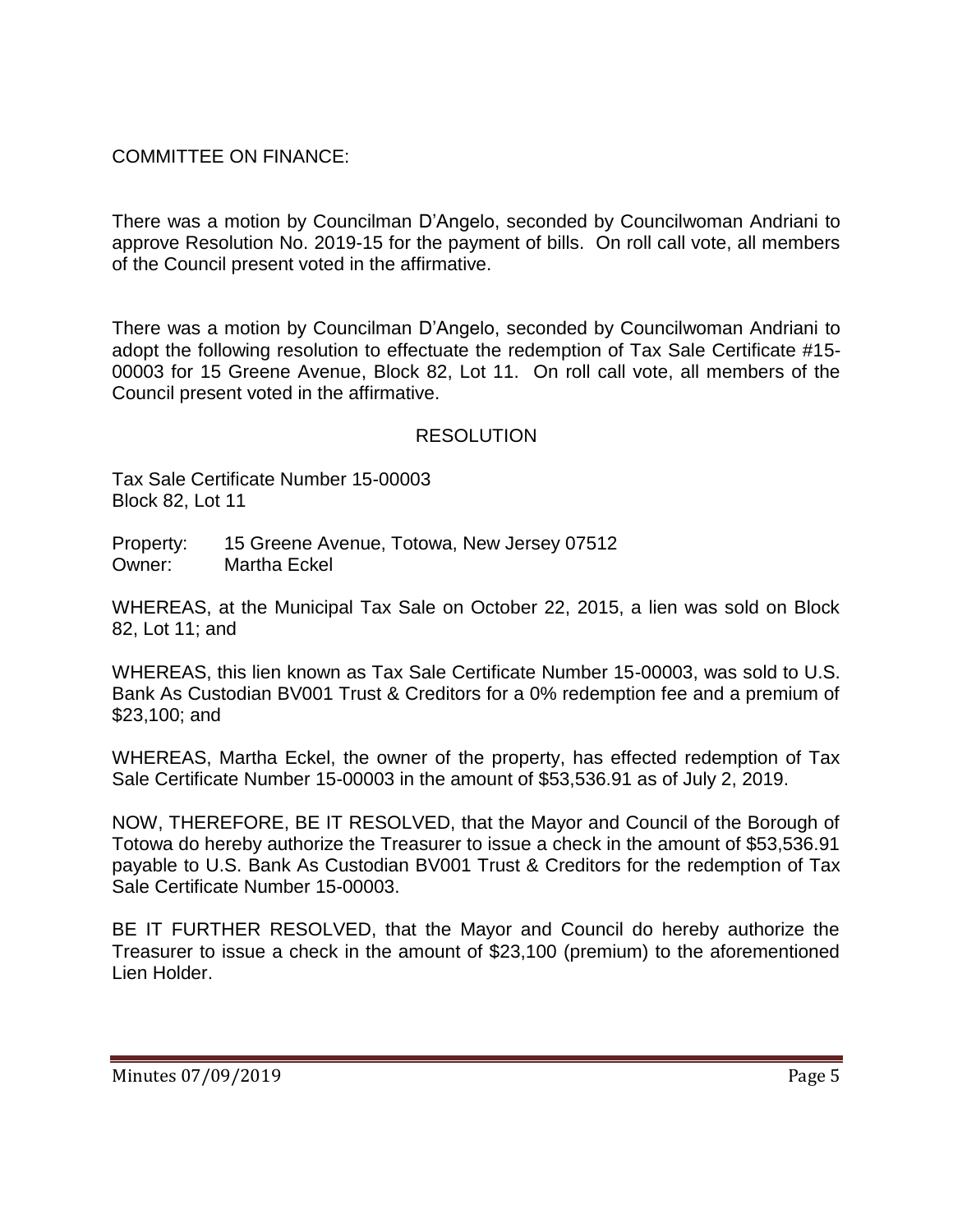There was a motion by Councilman D'Angelo, seconded by Councilwoman Andriani to approve payment of the 3rd Quarter 2019 Budget Allotment to the Borough of Totowa Public Library in the amount of \$177,365.00. On roll call vote, all members of the Council present voted in the affirmative.

COMMITTEE ON PUBLIC SAFETY:

A letter was received from Riverview Park Fire Company requesting permission to take Engine 973 to the following Wet Downs: Saturday, July 13, 2019 in Elmwood Park and Saturday, July 27, 2019 in Saddle Brook. There was a motion by Councilman D'Angelo, seconded by Councilman Bucher to grant permission. On roll call vote, all members of the Council present voted in the affirmative.

COMMITTEE ON PUBLIC WORKS:

There was a motion by Councilman Bucher, seconded by Councilwoman Palazzo to adopt the following Resolution To Submit A Grant Application And Execute A Grant Agreement With The New Jersey Department Of Transportation For The 2020 Municipal Aid Application For The Craig Court, Dey Hill Trail And Commerce Way Improvement Project. On roll call vote, all members of the Council present voted in the affirmative.

# RESOLUTION NO. 82-2019

#### RESOLUTION TO SUBMIT A GRANT APPLICATION AND EXECUTE A GRANT AGREEMENT WITH THE NEW JERSEY DEPARTMENT OF TRANSPORTATION FOR THE 2020 MUNICIPAL AID APPLICATION FOR THE CRAIG COURT, DEY HILL TRAIL AND COMMERCE WAY IMPROVEMENT PROJECT

WHEREAS, the Borough of Totowa continues to develop projects that will improve access and maintenance on public roads; and

WHEREAS, the Borough of Totowa's Engineer has provided plans specifically designed to address and improve traffic flow/safety issues and maintenance on our roads; and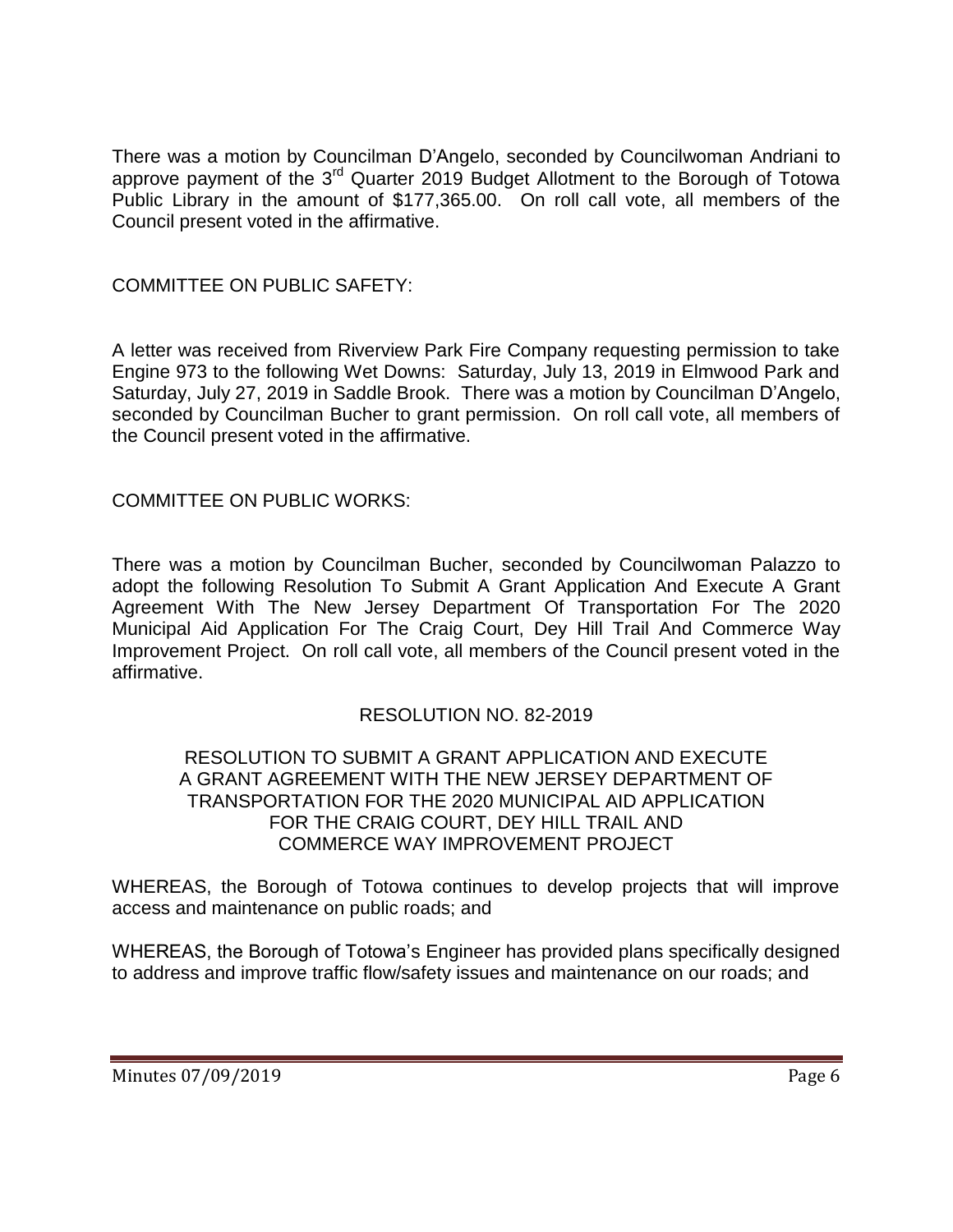WHEREAS, the Borough of Totowa has submitted plans to the State of New Jersey, Department of Transportation for Municipal Aid in the past and will continue to do so in the future; and

WHEREAS, the Borough of Totowa has identified Craig Court, Dey Hill Trail and Commerce Way in desperate need of repair.

NOW, THEREFORE, BE IT RESOLVED, that the Mayor and Council of the Borough of Totowa, in the County of Passaic, State of New Jersey formally approves the grant application for the Craig Court, Dey Hill Trail and Commerce Way Improvement Project.

BE IT FURTHER RESOLVED, that the Mayor and Municipal Clerk are hereby authorized to submit an electronic grant application identified as "MA-2020-Totowa Borough-Craig Court, Dey Hill Trail and Commerce Way Improvement Project-00268" to the New Jersey Department of Transportation on behalf of the Borough of Totowa.

BE IT FURTHER RESOLVED, that the Mayor and Municipal Clerk are hereby authorized to sign the grant agreement on behalf of the Borough of Totowa and that their signature constitutes acceptance of the terms and conditions of the grant agreement and approves the execution of the grant agreement.

COMMITTEE ON ENGINEERING & PUBLIC PROPERTY:

There was a motion by Councilwoman Andriani, seconded by Councilman D'Angelo to adopt the following Resolution Authorizing Contract For The Removal And Replacement Of Roofing System At Roof Between Library And Municipal Building. On roll call vote, all members of the Council present voted in the affirmative.

# RESOLUTION NO. 83-2019

#### RESOLUTION AUTHORIZING CONTRACT FOR THE REMOVAL AND REPLACEMENT OF ROOFING SYSTEM AT ROOF BETWEEN LIBRARY AND MUNICIPAL BUILDING

WHEREAS, the Borough of Totowa Department of Public Works ("DPW") Superintendent has advised that the roofing system at the roof between the Library and Municipal Building has deteriorated and has recommended that this section of the roofing system be removed and replaced; and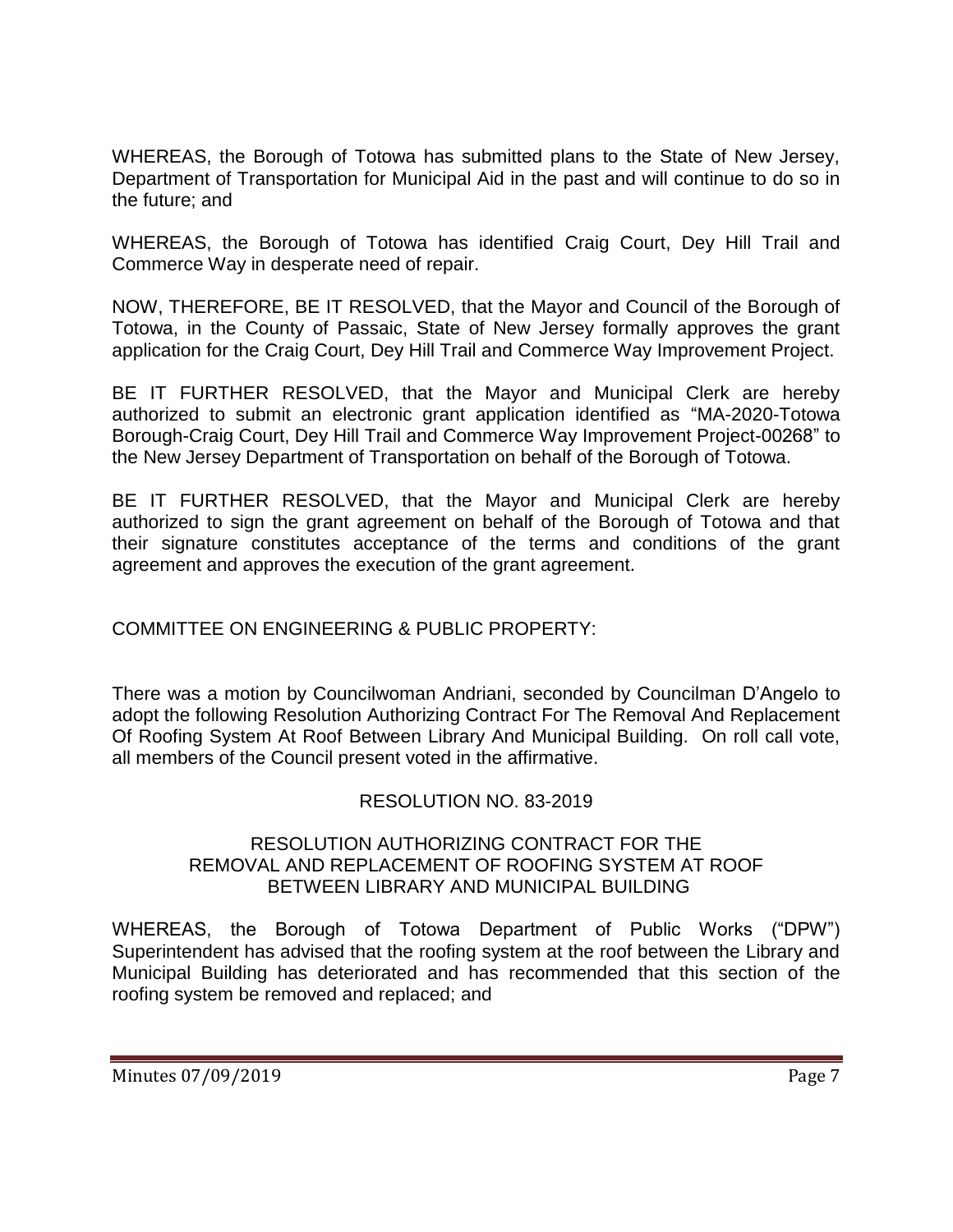WHEREAS, the Mayor and Council of the Borough of Totowa have determined that there is a need for the removal and replacement of this roofing system; and

WHEREAS, the Mayor and Council of the Borough of Totowa desire to authorize the removal and replacement of the roofing system at the roof between the Library and Municipal Building; and

WHEREAS, James Joseph Construction Co., Inc., 177 McBride Avenue, Paterson, New Jersey 07501 has submitted a proposal for the removal and replacement of the roofing system at the roof between the Library and Municipal Building in the amount of \$14,250.00, a copy of which is on file in the office of the Borough of Totowa Municipal Clerk; and

WHEREAS, pursuant to the applicable New Jersey State laws, the removal and replacement of the roofing system at the roof between the Library and Municipal Building may be authorized without public bidding.

NOW, THEREFORE, BE IT RESOLVED, that the Mayor and Council of the Borough of Totowa do hereby authorize the removal and replacement of the roofing system at the roof between the Library and Municipal Building from James Joseph Construction Co., Inc. in the amount of \$14,250.00.

BE IT FURTHER RESOLVED, that the Mayor and Municipal Council of the Borough of Totowa do hereby authorize the Municipal Clerk and DPW Superintendent to execute any and all instruments relating thereto.

A letter was received from the Do-Good House requesting permission to use the Municipal Parking Lot on Tuesday, July 16, 2019 for a trip to Yankee Stadium. There was a motion by Councilwoman Andriani, seconded by Councilman D'Angelo to grant permission. On roll call vote, all members of the Council present voted in the affirmative.

COMMITTEE ON LIAISON & INSPECTION:

There was no report.